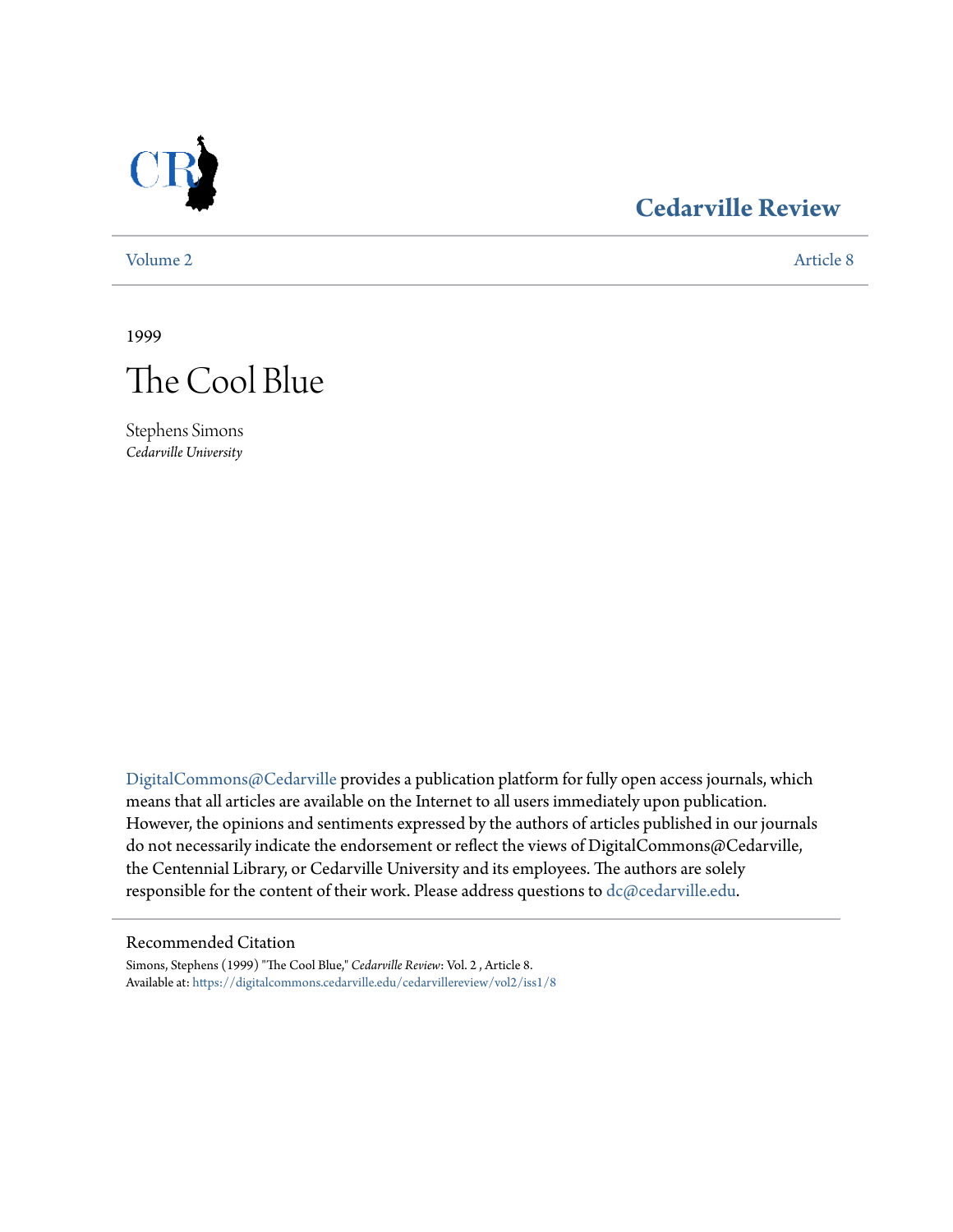## The Cool Blue

Browse the contents of [this issue](https://digitalcommons.cedarville.edu/cedarvillereview/vol2/iss1) of *Cedarville Review*.

**Creative Commons License**  $\bigcirc$  000

This work is licensed under a [Creative Commons Attribution-Noncommercial-No Derivative Works 4.0](http://creativecommons.org/licenses/by-nc-nd/4.0/) [License.](http://creativecommons.org/licenses/by-nc-nd/4.0/)

Follow this and additional works at: [https://digitalcommons.cedarville.edu/cedarvillereview](https://digitalcommons.cedarville.edu/cedarvillereview?utm_source=digitalcommons.cedarville.edu%2Fcedarvillereview%2Fvol2%2Fiss1%2F8&utm_medium=PDF&utm_campaign=PDFCoverPages)



Part of the <u>[Creative Writing Commons](http://network.bepress.com/hgg/discipline/574?utm_source=digitalcommons.cedarville.edu%2Fcedarvillereview%2Fvol2%2Fiss1%2F8&utm_medium=PDF&utm_campaign=PDFCoverPages)</u>

This essay is available in Cedarville Review: [https://digitalcommons.cedarville.edu/cedarvillereview/vol2/iss1/8](https://digitalcommons.cedarville.edu/cedarvillereview/vol2/iss1/8?utm_source=digitalcommons.cedarville.edu%2Fcedarvillereview%2Fvol2%2Fiss1%2F8&utm_medium=PDF&utm_campaign=PDFCoverPages)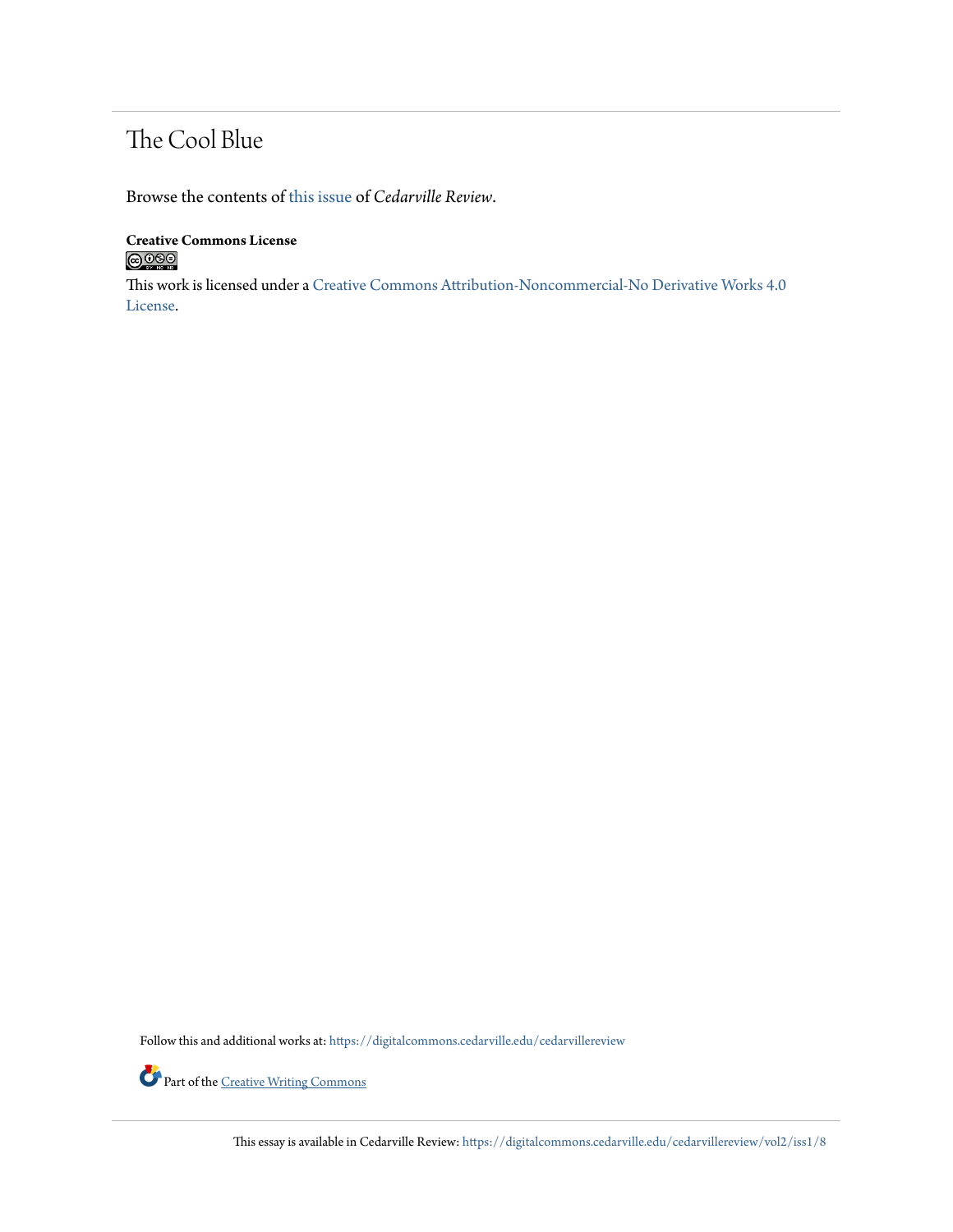## The Cool Blue

There was a time in my life when I loved being in water, or just thinking about water. It didn't matter what form. Pools, lakes, rivers, streams, just as long as it was clear, cold, and blue. Depth was another plus, unless it was a stream, pushing and pulling me in its waist-deep coolness, and when I relaxed I would tumble, floating, with my heels dragging on the rocky bottom.

I was spoiled as a child by the lakes I grew up around. We lived — from the time I was three until I was twelve — just up the street from the cleanest lake I've ever seen in my life. It was called Lake Shriner. It was spring fed from two different directions, and before the boats went out and stirred it up, I could see twenty feet down, clear as crystal and slightly magnified.

When I was at the age where everything in nature fascinated me as new and beautiful, I would get up early on summer mornings and ride my bike down the hill to Lake Shriner. It would be cool so I would take my jacket, discarding it after peddling for five minutes in the morning sun.

There was a little market off the lake that had a pier and a raft they would let people use - no one was a real stickler about strangers going out on their piers but it was sort of an unspoken thing. I would park my bike and walk to the end of the pier looking over the right side because the sun was slanting off the lake to the left. Watching the sand turn to pebbles and drop, gradually from three to six to nine to twelve feet as I moved towards the end. Then I would lie on my belly with my head hanging over the edge and my hands gripping the end, and stare. There were always minnows, but there are always minnows in every lake. In Shriner there were always Blue Gill, right off the end of the pier, clearing out little bowls in the sand where they would lay their eggs. No matter how many times people went swimming and stirred up the area, they would come back and float motionless except for a little jerk of the tail and lunge when another fish came too close. When I would drop little pieces of hot-dog in they would fall with a plop to the water then flutter down to rest in the sandy circle. The fish would dart over, his mouth near, and with a silent pop, the meat would vanish. It was ok then, not to get into the water. The pleasure was just looking into the other world, wanting to be in it but knowing that I would disturb it and once submerged it would go filmy, pale, blurry, and the crisp colors would be faded.

For a few years I didn't just love swimming, I was obsessed with it.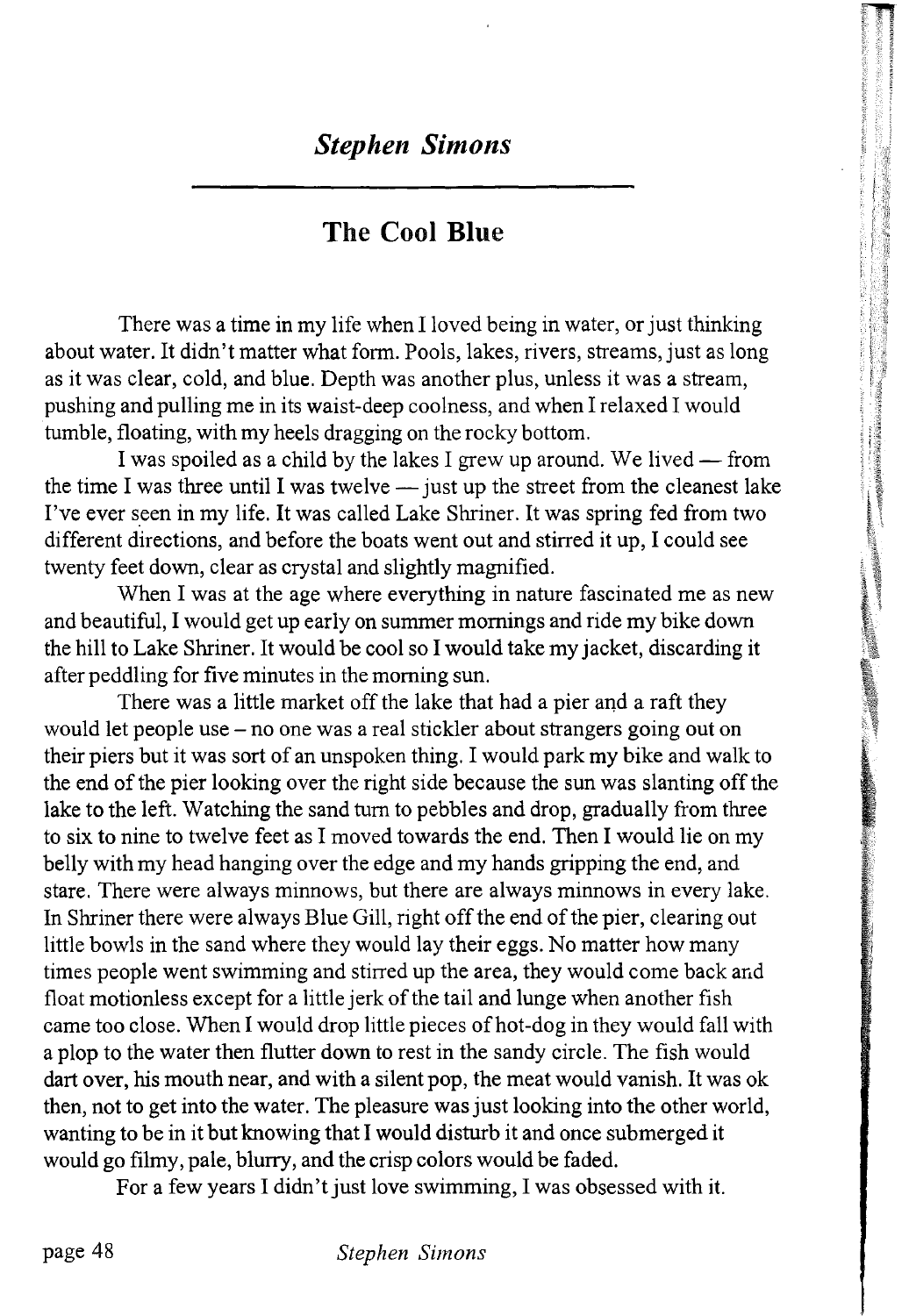There was something about being in water that made me think about it all the time. I'm sure, looking back at what I enjoyed, that it was the change of all the laws I grew up with. Gravity seemed to take a coffee break, and sound warped and blended with a muffled echo effect that made me want to talk underwater until I was out of breath.

To me it was an alien atmosphere. I could dive, kicking my legs above the water line so their weight would propel me down towards the blue-green darkness. I always imagined that I could make out seaweed way below me, but I know now it was just the light ending at slightly different depths giving the water a gray/black tie-dye affect. All the while I had to hold my breath. That was the thrill part, diving deep, or searching on a shallow sand patch while my lungs seemed to expand and clutch at my throat. I would push it, but not too much, not as much as my older brother. I was afraid, because I heard that after a certain point you just passed out. I could hold it past the pain in my chest, but once my head felt at all tingly, my will broke and I would shoot to the surface, slowly letting bubbles of air out, a way to fool my lungs into giving me more time, I thought. Only once, as I was kicking and clawing my way towards the light, did I think I couldn't hold it long enough. I knew I was at the end of my tolerance and I looked up. The surface was a lot farther than I thought it would be and my breath was coming, it had to. That was when I learned the trick of breathing out a little as I surfaced.

It was because of the other-world feel of swimming that made simple items more fun or scary. From the first few times I went swimming (even though I had taken many baths) I was content to just slap my hands on the water over and over, watching it lift, break up, and spray into droplets and mist. Then trying to coordinate the movements of my hand so that when I slapped the water and lifted my hand and the water spout followed, I could quickly bring my hand back down, pushing the fountain back into the lake. After a little practice I could dribble the water like a basketball. Water had the ability to make normal things - balls, frisbees, cups, even squirt guns - into novel toys with whole new possibilities.

There was a public beach at one end of the lake. It was about fifty yards of land that a hotel/restaurant/gas station owner took care of. It got deep gradually and was sandy out to about ten feet. At about six feet depth there was a stump; the remains of a pier. It barely stuck out from the sand. Just a black, smooth protrusion from the off-white bottom. At a certain age the water was over my head at that point unless I could find and stand on the wood, balancing with one foot while waving my hands and leg gently. It was nothing, just a piece of wood, but in the water it became the center of most of our days at the beach. Finding it was the first game. Then we would hold our breaths and dig around it, play king of the hill over it, or just touch it with our toes while we talked.

One of the greatest times we had at Shriner was the summer we found an old section of a pier resting on shore. We shoved it into the water and holding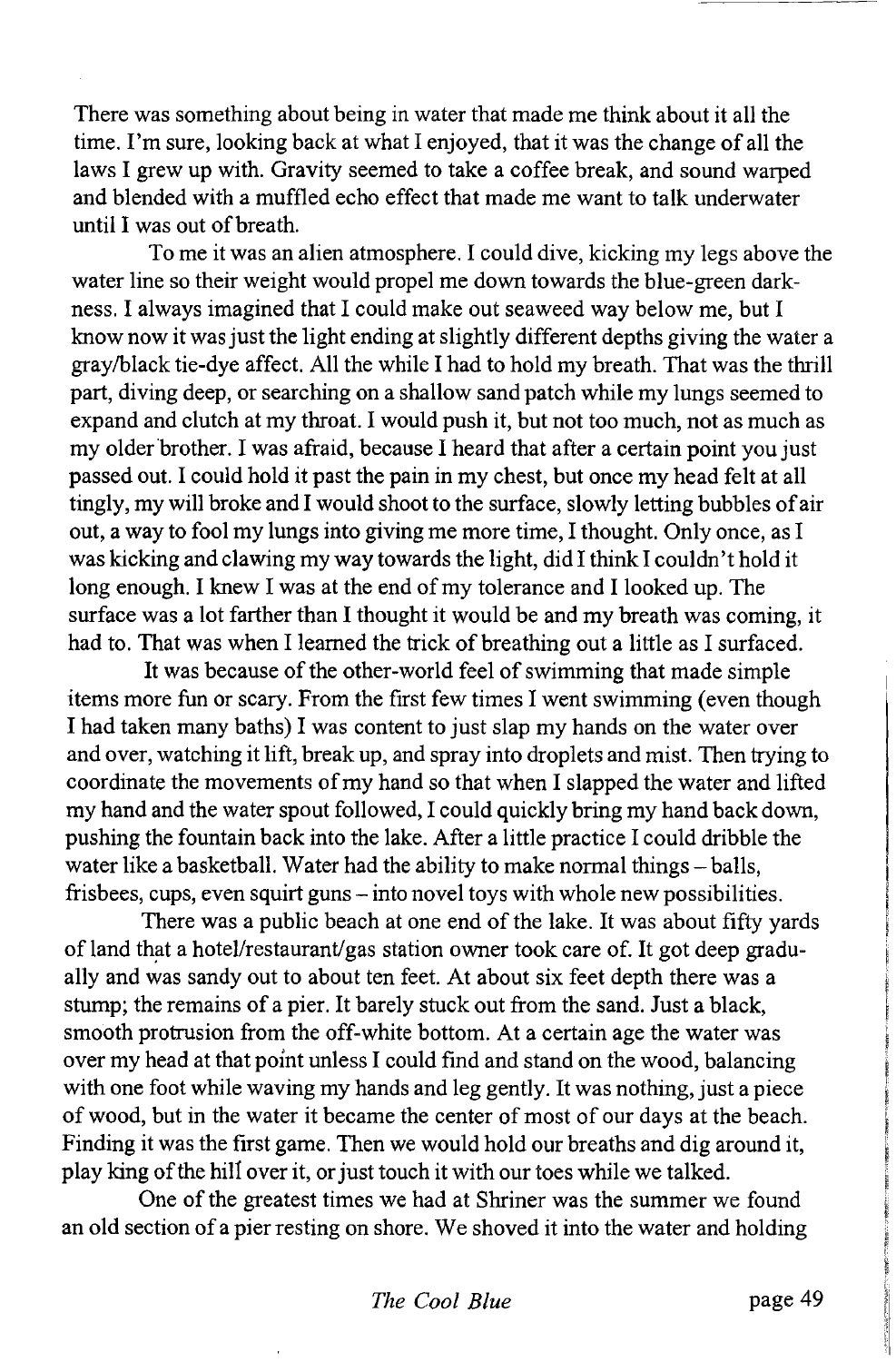one arm on it, kicked our way out to the deep. With three of us standing up, and balancing just right, we could sink it levelly so that it acted as a sunken platform, raising us to our waists in the water. Invariably someone — usually the shorter one — would lose their foot hold and it would rise to one side. The person on the deep end would sink lower and it would slip from under him and rise out of the water, upended like a ship sinking in reverse. It was nothing more than a piece of wood. If we saw it while walking down the street we would have wondered why somebody didn't bum it, but the water gave it purpose.

Plants, which I used to walk through all time, sometimes grass as high as my head and higher, once put in water, took on an eerie mysterious repulsion. They became seaweed. Gently swaying their tops in small patches while their bodies went down into dark obscurity. If I was ever over seaweed, I would change how I swam so that my whole body clung more to the surface. Taking shallow scoops, waving my arms more out to the side and making tight stiff kicks with my legs, as if to make my body float an inch above the water while my limbs scooted me along. If I ever felt the slick, thin brush of the slimy grass along my leg I would literally try to jump out of the water. Really it looked more like I was just going horizontal and splashing a lot more. It sent chills and spasms throughout my body to feel it or to hover above it, until I forced myself to realize that it was just grass in water. But I knew that wasn't true. There were leaches and muck and giant snapper turtles — a friend of mine saw one once and he said it was as big as a dog — lurking down there.

In short, swimming held, for me, all the dangerous excitement and mystery of adventurous discovery. Before we were old enough to know better there were endless possibilities in the water. Sunken treasure, undiscovered monsters with webbed feet and intelligent eyes, unchartered depths of the lake, where cavemen's skeletons were resting peacefully. I didn't know that divers had been up and down every inch of Shriner long before I was bom. Probably people who shared my childish thoughts and never grew out of them. Lucky them.

When we moved from Indiana to Iowa City, I figured I'd have to find another lake. I was excited to hear that were going to the Coraville Reservoir, until I jumped in and opened my eyes under water. I couldn't even see my hand if I held it at full length from my face. I got out feeling dirty and hating the new place we lived. I never found a lake with comparable purity in Iowa.

I got to go back to Shriner once with my brother when I was in high school. The first thing I was shocked by was that the place I grew up smelled completely like a swamp. The air was thick with a stagnant water smell and the moisture was something that could be brushed away from your face as you walked. But the lake was still clear. We went for a swim with some friends in the evening. I removed my shoes and dangled my feet in the water off the end of the